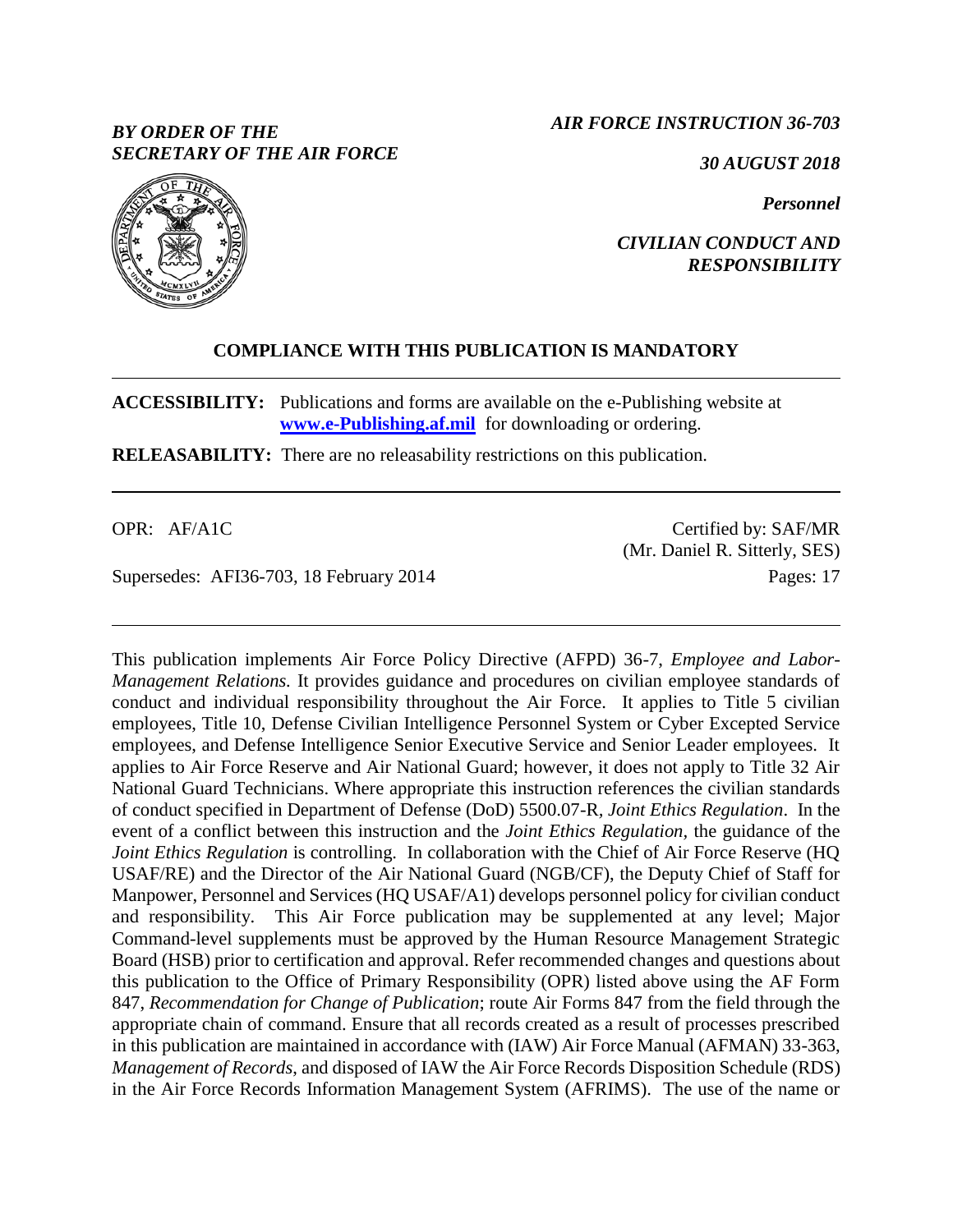mark of any specific manufacturer, commercial product, commodity, or service in this publication does not imply endorsement by the Air Force. **(T-1)** The authorities to waive wing/unit level requirements in this publication are identified with Tier ("T-0, T-1, T-2, and T-3") number following the compliance statement. See Air Force Instruction (AFI) 33-360, Publications and Forms Management, for a description of the authorities associated with the Tier numbers. Submit requests for waivers via AF Form 679, *Air Force Publication Compliance Item Waiver Request/Approval*, through the chain of command to the appropriate Tier waiver approval authority, or alternately, to the Publication Office of Primary Responsibility for non-tiered compliance items.

#### *SUMMARY OF CHANGES*

This Air Force instruction has been revised and major changes include: (1) tiering authority, (2) changing Civilian Force Policy Division (AF/A1PC) to Civilian Force Management Directorate (AF/A1C); (3) changing name of certifying official; (4) changing Air Force Personnel Center Integration Division (AFPC/DPI) to Air Force Personnel Center, Directorate of Personnel Programs (AFPC/DP3); (5) incorporated previous Chapter 6, *Supervisor and Management Officials of Civilian Employees*, into Chapter 3, *Standards of Conduct*; and (6) updated all references.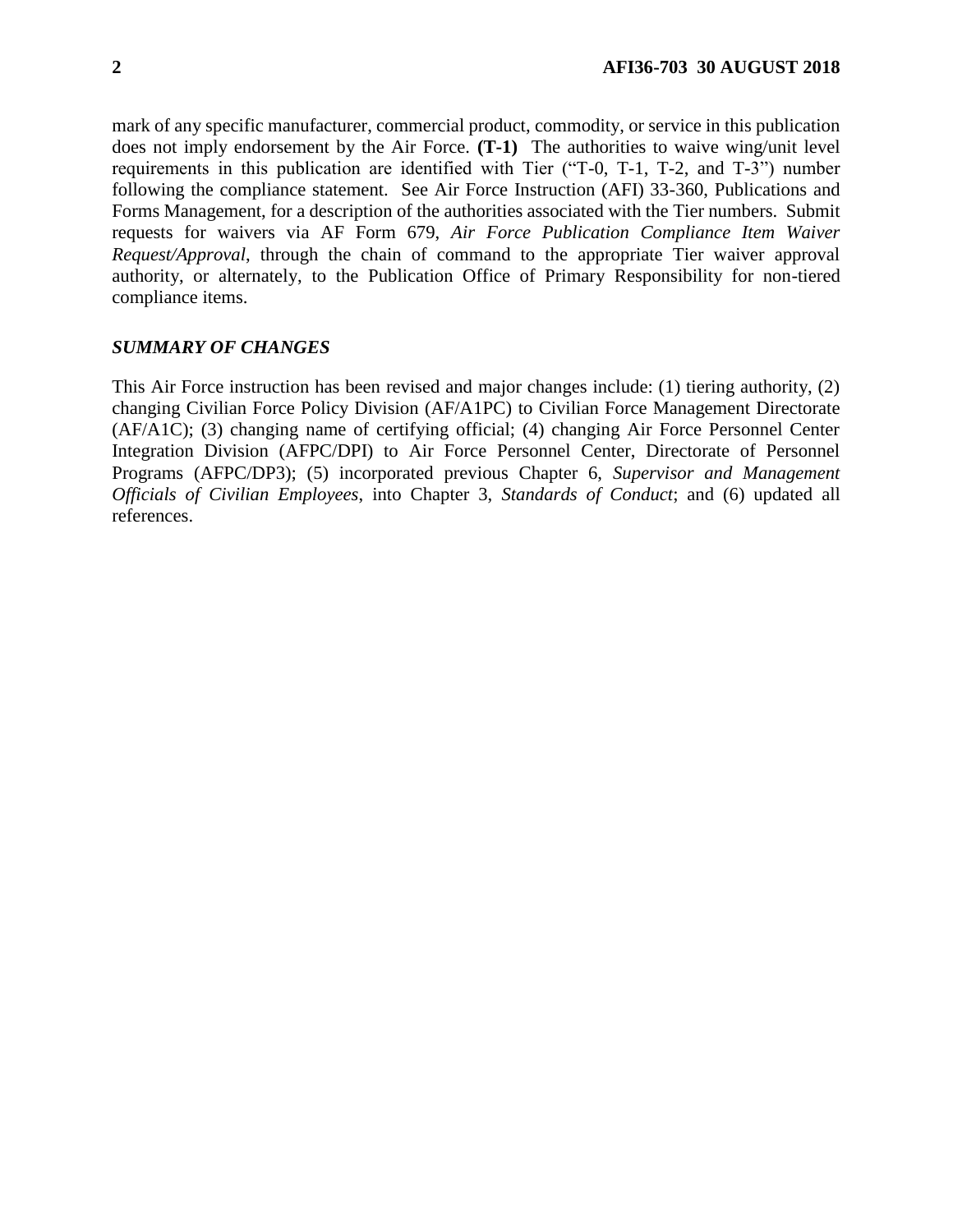### **OVERVIEW**

**1.1. Maintaining a productive work environment** in which management and employees comply with standards of conduct and responsibilities is essential to the effective functioning of the Air Force and accomplishment of its national security mission**.**

**1.2. AFPD 36-7 establishes policy for Labor-Management Relations, civilian conduct, discipline and adverse actions, and agency grievance procedures.** This instruction provides guidance to implement that policy and directs that civilian management officials, supervisors, and employees will perform official duties lawfully and comply with ethical standards of conduct. **(T-1)** An employee's violation of any provision in this instruction may be cause for disciplinary action, which may be in addition to any penalty prescribed by law.

**1.3. The Air Force will** ensure civilian conduct and responsibilities are communicated and prescribed without unlawful discrimination because of race, color, religion, sex (including pregnancy, gender identity or sexual orientation), national origin, age (40 or older), disability, genetic information, or prior Equal Employment Opportunity Office activity. (T-1)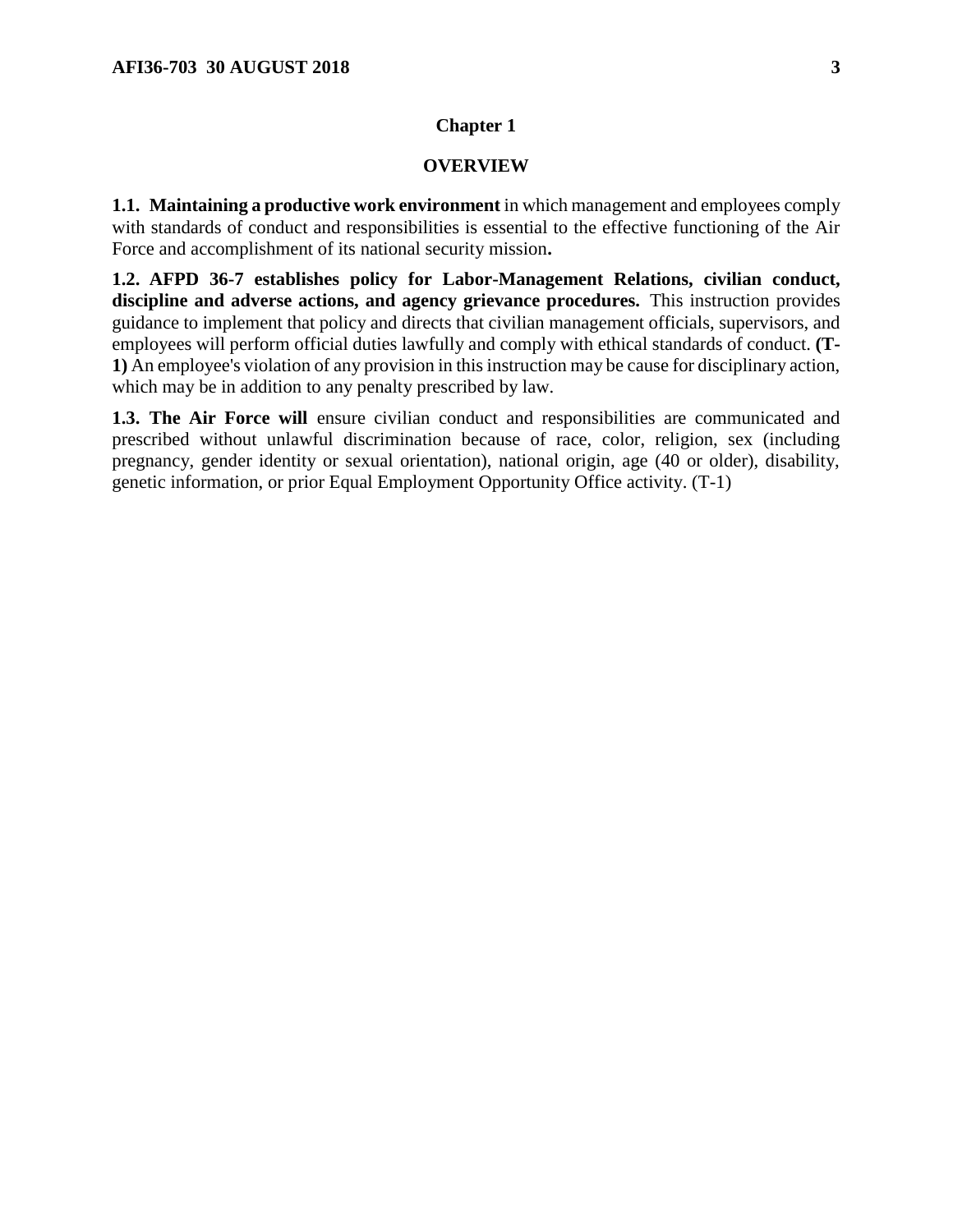## **AUTHORITIES AND RESPONSIBILITIES**

### **2.1. Assistant Secretary of the Air Force for Manpower and Reserve Affairs (SAF/MR).**

2.1.1. Serves as an agent of the Secretary and provides guidance, direction, and oversight for all matters pertaining to the formulation, review, and execution of plans, policies, programs, and budgets addressing civilian conduct and responsibility.

## **2.2. Deputy Chief of Staff of the Air Force, Manpower, Personnel and Services (AF/A1).**

2.2.1. Develops, coordinates, and executes personnel policy and essential procedural guidance for the management of the Administrative Grievance System.

2.2.2. Promotes education and training for leadership and supervisors on standards of conduct.

### **2.3. Director, Civilian Force Management Directorate (AF/A1C).**

2.3.1. Under the authority and direction of the AF/A1, directs development and implementation of the civilian standards of conduct for areas not covered in the *Joint Ethics Regulation.*

2.3.2. Provides policy guidance on provisions of this instruction.

2.3.3. Monitors programs and assesses implementation to ensure compliance with this instruction.

### **2.4. Air Force Personnel Center, Directorate of Personnel Programs (AFPC/DP3).**

2.4.1. Provides operational guidance, training and assistance to the Civilian Personnel Section (CPS) specialist as it pertains to civilian conduct based transactions.

2.4.2. Provides current operational oversight, instructions, and training to Major Command management officials and CPSs specialist regarding provisions of this instruction.

**2.5. Major Command, Direct Reporting Units** , and Forward Operating Agencies, and Combatant Commands.

2.5.1. Provide guidance and support to employees and subordinate CPS pertaining to civilian conduct based transactions.

2.5.2. Inform AF/A1C of status of investigations, grievances, or cases filed with third parties.

2.5.3. Monitor and track programs for compliance with this instruction.

## **2.6. Civilian Personnel Section (CPS).**

2.6.1. Advise and train managers and employees on provisions of this instruction.

2.6.2. Provide employees procedural guidance on administrative actions consistent with this instruction.

2.6.3. Provide supervisors and managers with employee management relations advisory services.

2.6.4. Ensure local training for all civilian personnel specialists, attorneys, and management officials, also covers civilian conduct and responsibilities.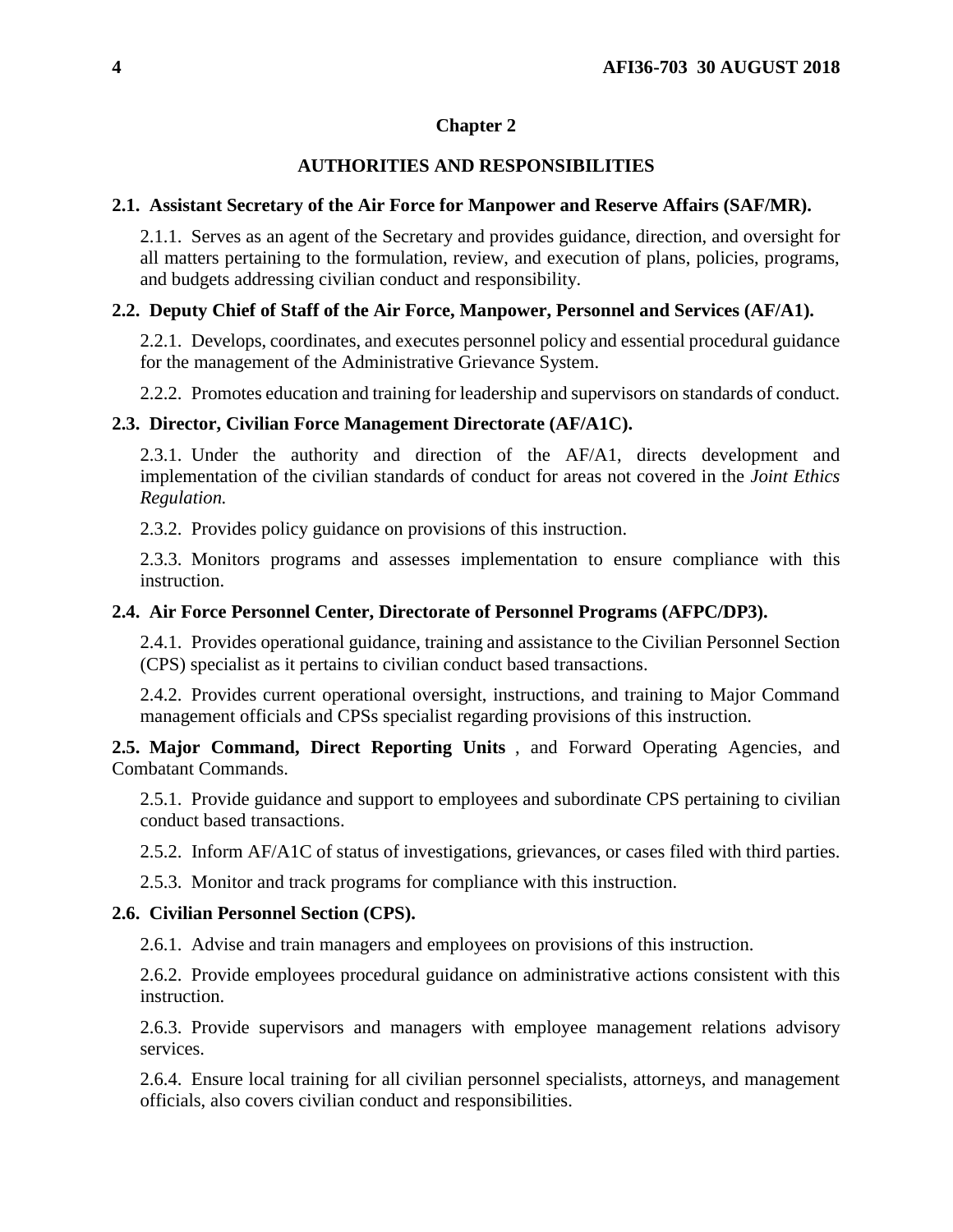2.6.5. Provide a copy of this instruction, or provide a current web link, to new employees.

### **2.7. Judge Advocate.**

2.7.1. Advise and train management officials and employees on compliance with provisions of the *Joint Ethics Regulation.*

#### **2.8. Installation Commander or civilian equivalent.**

2.8.1. Establish workplace policies and procedures consistent with the *Joint Ethics Regulation* and this instruction.

2.8.2. Ensure employees are kept informed of standards of conduct and responsibilities. Provide direction for adhering to standards.

2.8.3. Set an example for appropriate workplace conduct consistent with this instruction.

2.8.4. Take timely and appropriate actions to implement the provisions of this instruction and related Air Force policy regarding employee conduct.

**2.9. Supervisor and Management Official.** The Air Force depends on a large civilian workforce to successfully accomplish its missions. Supervisors and management officials are expected to judiciously and timely accomplish duties in managing civilian employees. Supervisor will:

2.9.1. Comply with civilian personnel laws, regulations, and negotiated labor agreements.

2.9.2. Treat employees with respect and consideration.

2.9.3. Create a work environment free from harassment.

2.9.4. Comply with attendance, leave, and overtime approval procedures.

2.9.5. Complete civilian personnel management actions without unnecessary delay.

2.9.6. Constructively counsel and correct employee and motivate employees to improve performance and conduct.

2.9.7. Attend required supervisory training and implement same.

**2.10. Employees.** Perform official duties lawfully and comply with prescribed standards of conduct in all official matters. Per Title 5 Code of Federal Regulations Part 2635 (5 CFR Part 2635), *Standards of Ethical Conduct for Employees of the Executive Branch*, all employees are expected to:

2.10.1. Discharge assigned duties conscientiously and effectively.

2.10.2. Be present for duty unless authorized to be absent.

2.10.3. Follow Air Force instructions and comply in a timely manner with proper instructions or orders.

2.10.4. Confer with management (starting with immediate supervisor) to discuss matters/concerns, obtain information, or solve problems that relate to the job.

2.10.4.1. This does not limit the right of employees to contact the Equal Employment Opportunity Office without first going through supervisors regarding matters of equal employment opportunity, consistent with Air Force Policy Directive (AFPD) 36-27, *Equal Opportunity*. This also does not limit the right of employees to contact the Inspector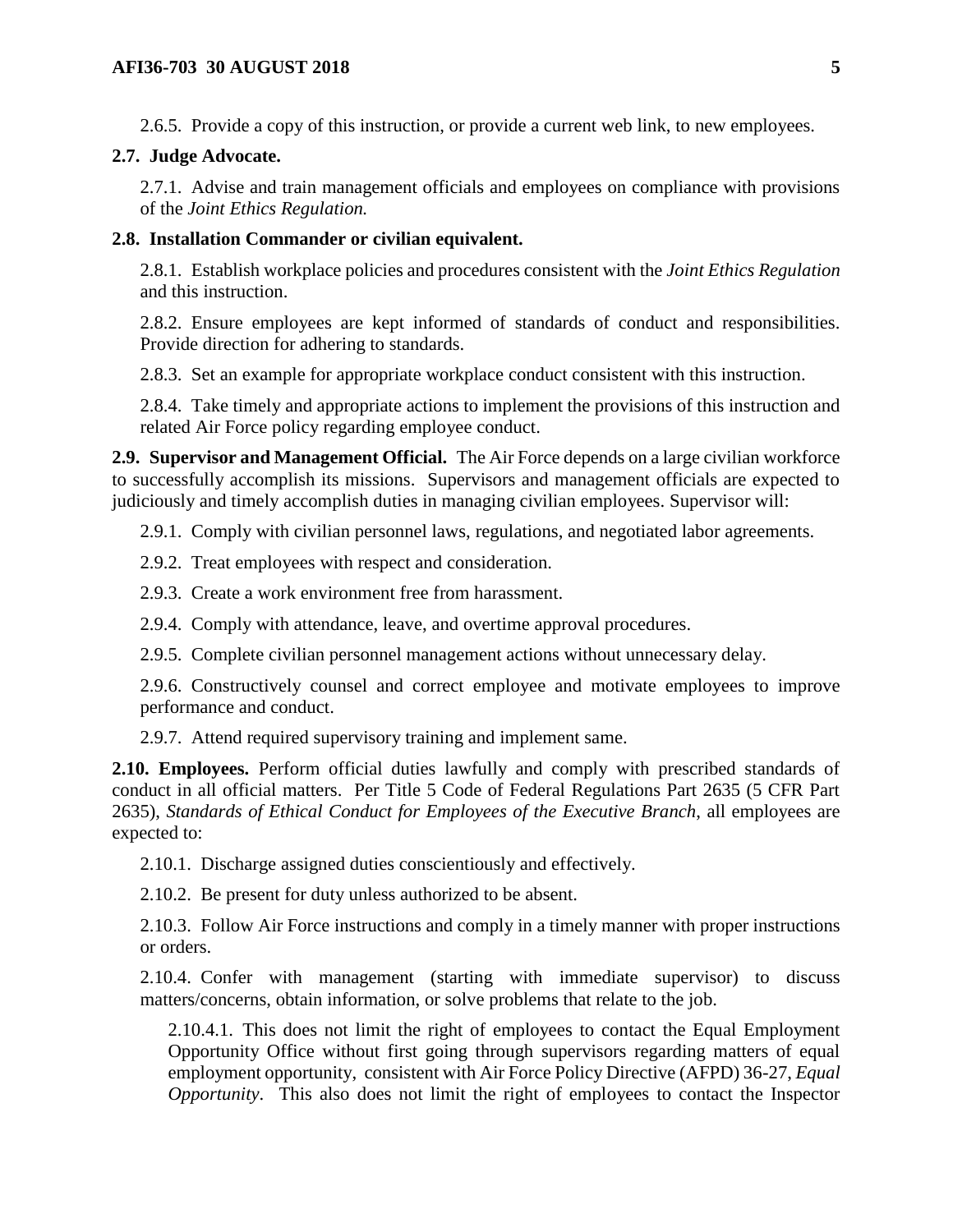General to report fraud, waste, and abuse, or to the CPSs or union representative to file grievances or complaints, without first going through supervisors.

2.10.5. Comply with safety and health standards set for the job environment.

2.10.6. Shall not knowingly make unauthorized commitments or promises of any kind purporting to bind the Government. **(T-1)**

2.10.7. Treat individuals with respect and consideration.

2.10.8. Adhere to the Air Force Core Values of "*Integrity First, Service Before Self, and Excellence in All We Do*."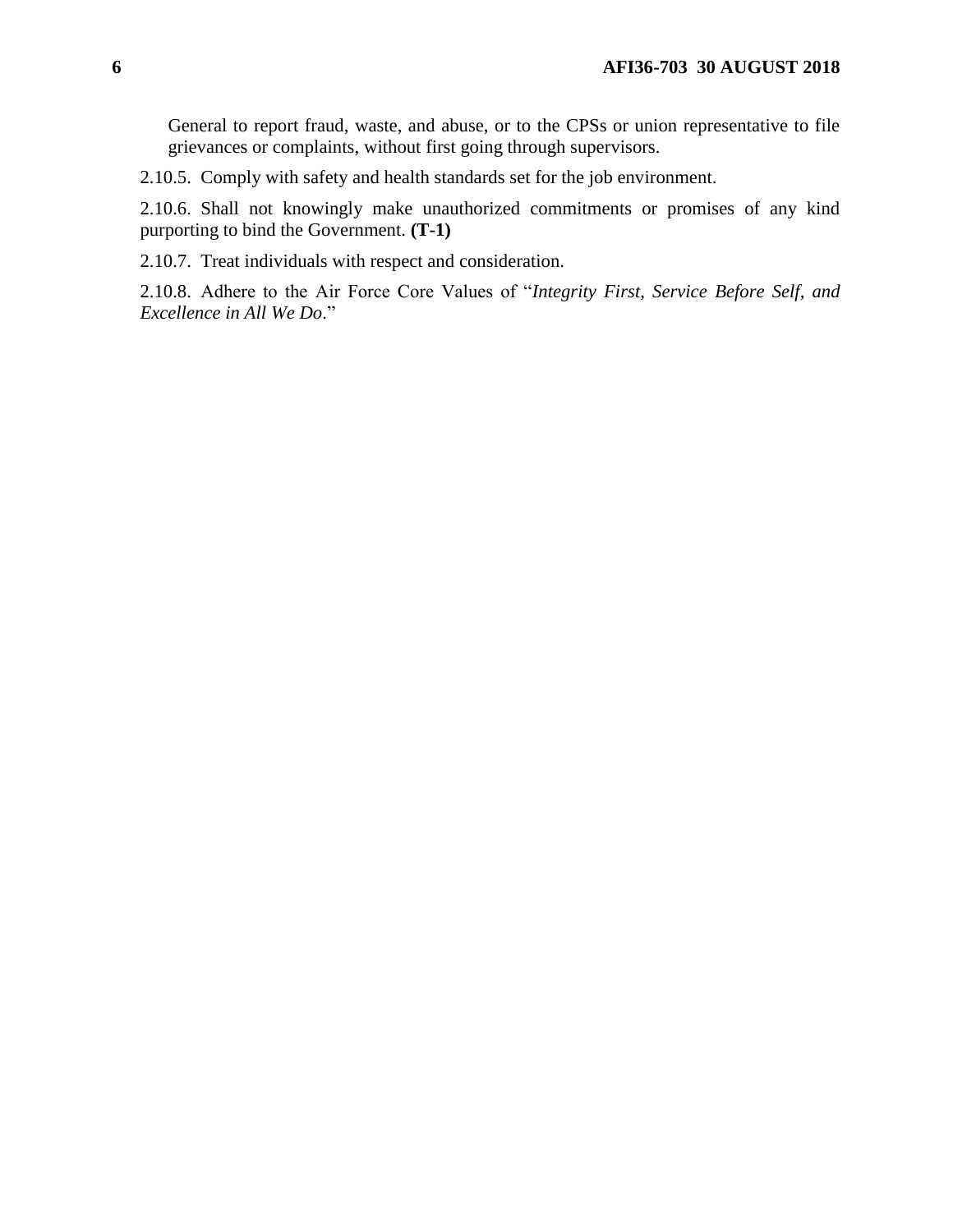### **STANDARDS OF CONDUCT**

**3.1. Furnishing Testimony.** Employees may be requested to provide testimony or information to various administrative bodies such as the Air Force or Office of the Secretary of Defense. If an employee does believe he or she may be subject to disciplinary or adverse action, he or she may request a representative.

3.1.1. Refusal to reply to questions during an investigation may be the basis for disciplinary action. The employee must be warned that a failure to provide answers may subject them to discipline, including the possibility of removal in appropriate cases, and that any statements cannot be used against them in a criminal prosecution. Employees who lie, or otherwise affirmatively mislead an investigation, may be subject to discipline, including removal, when appropriate. **(T-0)**

3.1.2. Under no circumstances should an employee be questioned by management officials concerning a suspected criminal offense without the prior approval of the servicing legal office. Employees may be questioned by proper law enforcement officials, such as Office of Special Investigation agents or Federal Bureau of Investigation agents. The servicing legal office is responsible for ensuring that any information or allegation relating to a possible violation of federal criminal laws is reported to the office of the United States Attorney for the district in which the crime allegedly occurred before the employee is questioned. The United States Attorney's Office must approve, in advance, all requests to compel the testimony of employees suspected of criminal offenses during administrative hearings or investigations. **(T-0)**

**3.2. Participating in Public or Civic Activities.** Employees may participate in political demonstrations, petitions, speeches, private organizations, and similar activities in their private capacity when not in a duty status as the exercise of their constitutional rights of speech, peaceable assembly, and petition to Congress. However, if an employee's participation in such activities interferes with the mission of the armed forces or interferes with the duty performance of the employee, other employees or military members, the employee may be subjected to disciplinary action. Employees may also be subject to disciplinary action, including removal, if convicted of inciting or taking part in a riot, civil disorder, or any group activity that results in damage to property or injury to people. Refer to AFI 36-704, *Discipline and Adverse Actions.*

**3.3. Indebtedness.** An indebtedness is a just financial obligation acknowledged by the employee or reduced to judgment by a court. Per 5 CFR Part 2635, employees shall satisfy, in good faith, their just financial obligations, especially those such as federal, state, or local taxes that are imposed by law. **(T-0)** In the event of a dispute between an employee and an alleged creditor, the Air Force does not determine the validity or amount of the disputed debt or collect debts on the alleged creditor's behalf. However, where the validity of a private debt is established by court order or admitted, a failure to satisfy an obligation can result in disciplinary action (See AFI 36- 704).

3.3.1. The CPS should establish procedures for responding to indebtedness complaints from creditors. A creditor is a person or company to whom a debt is owed. These procedures should not apply to debt collectors, persons or companies who regularly collect or attempt to collect debts owed to another. Requests from creditors should include information about previous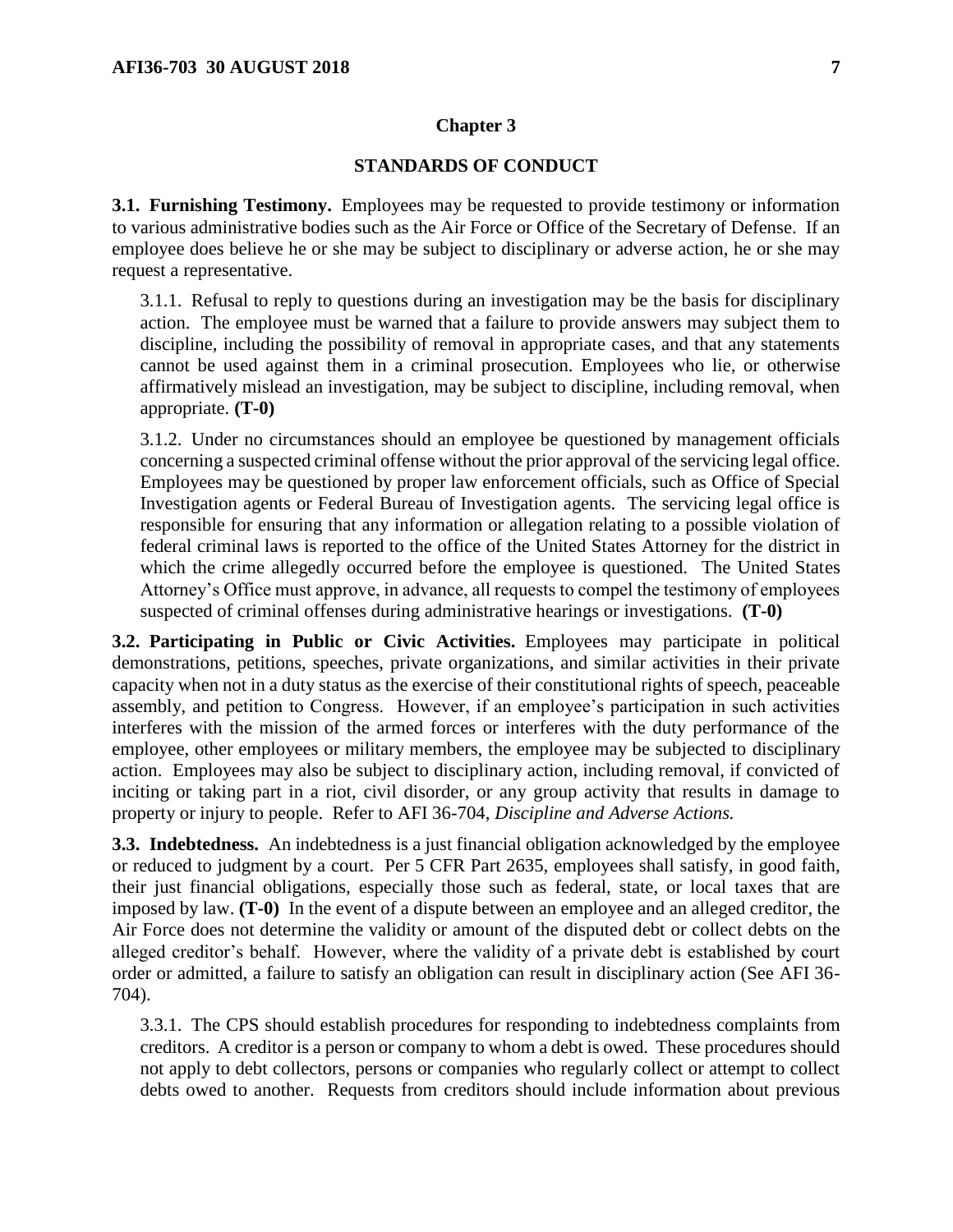direct attempts to collect the debt from the employee, and proof that the employee has been informed of his/her responsibility. The creditor is entitled to a courteous response that clearly states "the Air Force does not collect or determine the validity of debts". It must neither admit or imply an admission of an employee's liability, nor report any action taken against an employee as a result of the complaint. **(T-1)**

3.3.2. When an Air Force employee with a debt has been reassigned to another Air Force activity and a creditor seeks locator assistance, the losing CPS must either furnish the current duty address to the requestor, or send the correspondence to the gaining CPS. In cases where a government agency seeks an address for law enforcement purposes (i.e., a child support enforcement agency, attempting to enforce a child support order), the CPS may provide the last known mailing address of a current or former employee. However, in no instance will the CPS or the Air Force act as an intermediary in private matters that concern current or former employees. **(T-1)**

**3.4. Canvassing, Soliciting, and Peddling.** Canvassing, soliciting, or peddling among employees during working hours or in federal facilities is not allowed except for officially approved events, e.g. Combined Federal Campaign. However, this does not preclude office collections for fellow workers or passive activities such as "For Sale" notices on unit bulletin boards. This restriction does not apply to conducting labor organization membership drives during lunch periods or after duty hours. For other restrictions that involve commercial solicitation and sales to subordinates, refer to the legal office.

**3.5. Gambling.** Gambling is prohibited on federally owned or leased property or while in a duty status regardless of location. Gambling includes participation in "office pools" and the joint purchase of lottery tickets by employees. Refer to the *Joint Ethics Regulation* for specific exemptions regarding law enforcement activities, private legal wagers conducted entirely within assigned government quarters, and case-by-case exemptions approved by the Secretary of the Air Force. (*Joint Ethics Regulation*, Paragraph 2-302a(2))

**3.6. Outside Employment.** All Air Force civilian employees must report outside business activity or compensation outside employment to their supervisors. **(T-1)** This is in addition to the requirement that certain Air Force personnel (financial disclosure filers) must receive prior supervisory approval to engage in business activity or compensation from outside employment with prohibited sources in accordance with Title 5 Code of Federal Regulations Section 3601.107 (5 CFR § 3601.107). Air Force financial disclosure filers must request approval of outside activities using AF Form 3902, *Application and Approval for Off-Duty Employment*.

3.6.1. Approval shall be granted unless a determination is made that the business activity or compensated outside employment is expected to involve conduct prohibited by statute or regulation or that the outside employment or business activity might detract from readiness or pose a security risk. **(T-3)**

3.6.2. Approval to participate in outside employment or business activity will be documented by supervisors on the Supervisor's Employee Brief. **(T-1)** Consistent with the requirements of the *Joint Ethics Regulation,* Paragraph 2-206. Employees should address specific questions to their local ethics counselor at their servicing legal office.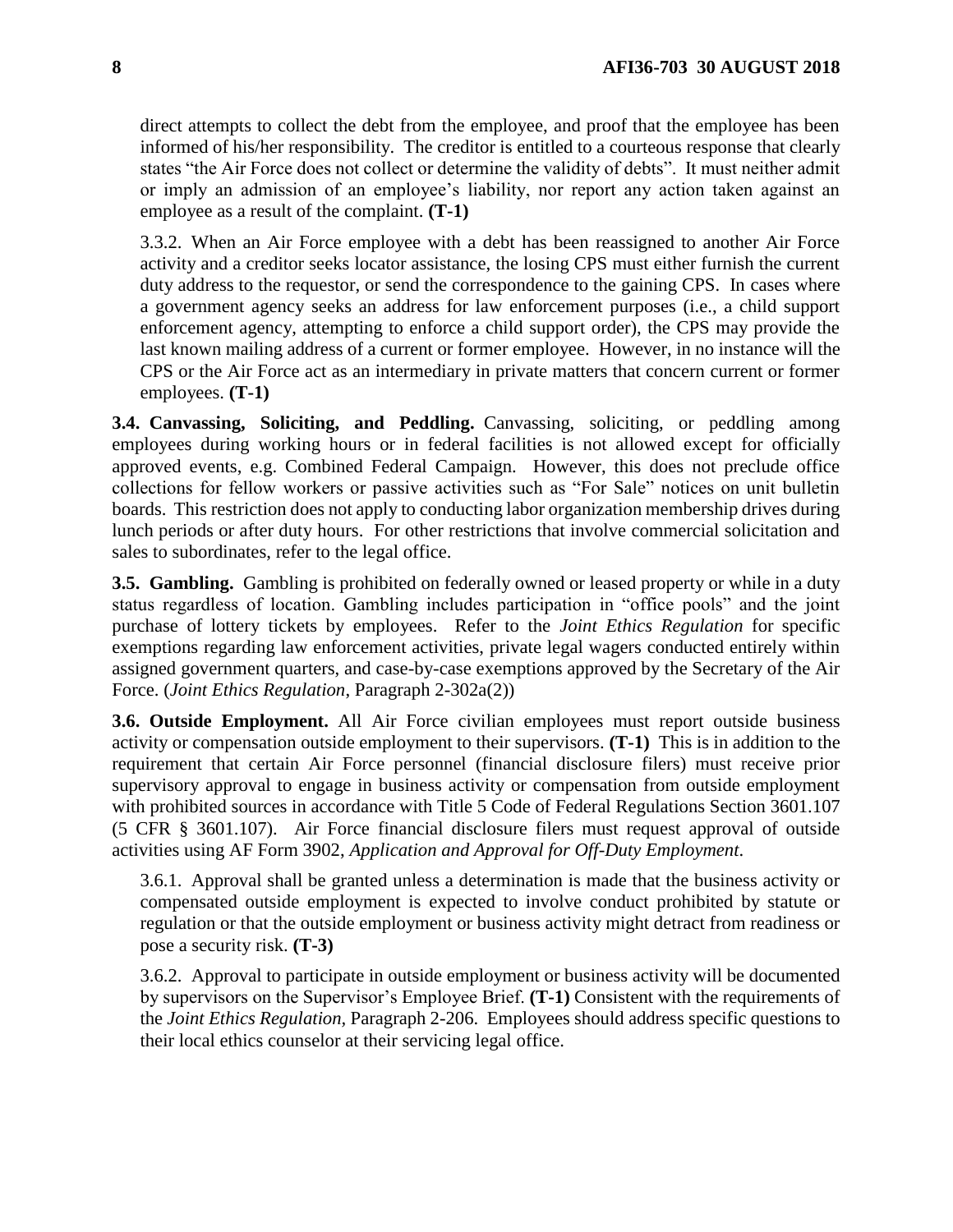**3.7. Misuse of Government Property.** Employees may not use government equipment, personnel, or other resources for personal benefit or benefit of friends or relatives unless specifically authorized. This includes resources such as computers, copiers, facsimile machines, office supplies, telephones, email, or vehicles. Government property is for official use and limited authorized personal use only. Limited personal use must be of reasonable duration and frequency that have been approved by the supervisor and do not adversely affect performance of official duties, overburden systems or reflect adversely on the Air Force or the Department of Defense (DoD) in accordance with Title 5 Code of Federal Regulations 2635.702 (5 CFR § 2635.702), *Use of public office for private gain*. Misuse of Air Force resources is misconduct, which may result in corrective disciplinary action in accordance with AFI 36-704. **(T-1)**

**3.8. Supervisor and Manager Official Conduct.** Supervisors failing to comply with Air Force standards of conduct and responsibilities adversely reflect upon the integrity of the management process, and may be reassigned to non-supervisory positions under Title 5 Code of Federal Regulations Part 752 (5 CFR Part 752) for the efficiency of the service. Follow procedures established in AFI 36-704, *Discipline and Adverse Actions*.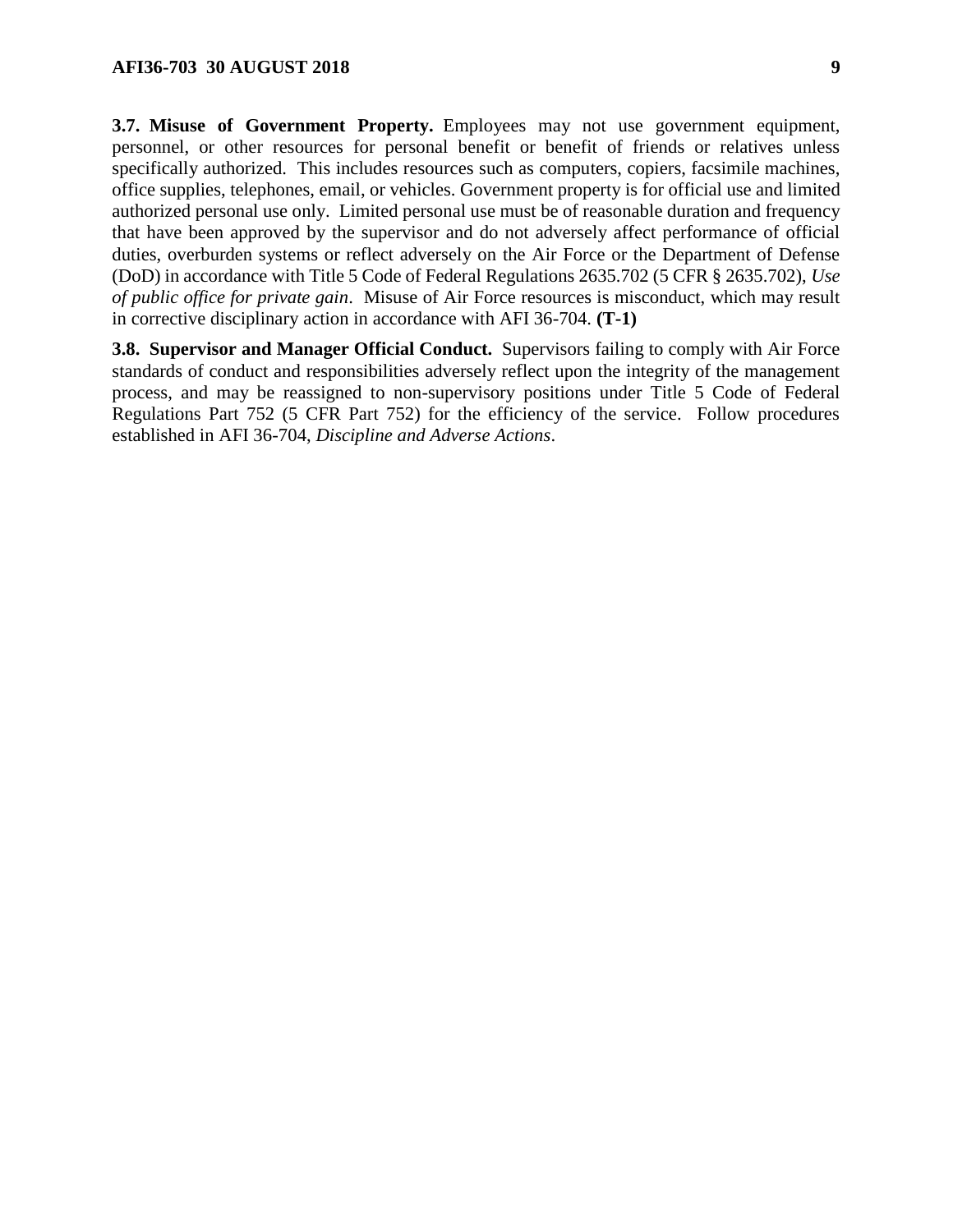### **DRESS, APPEARANCE, AND RELATIONSHIPS**

**4.1. Professional Public Image.** Employees are expected to comply with reasonable dress and grooming standards based on comfort, productivity, health, safety, and type of position occupied. Due to the diversity of work functions and locations, appropriate dress standards may vary significantly.

**4.2. Civilian Dress.** Employee attire will be in good repair, and should not be considered offensive, disruptive, or unsafe. Commanders or civilian equivalents may establish and publish local civilian dress standards. Such standards should be consistent with the provisions of paragraph 4.1, above. Management disagreement with styles, modes of dress, and grooming currently in fashion is not an adequate criterion for establishing local civilian dress standards.

**4.3. Civilian Uniform Wear.** Military grooming and appearance standards do not apply to civilian employees. However, employees who wear standard uniforms, such as those prescribed in AFI 36-801, *Uniforms for Civilian Employees,* or medical or food service personnel furnished uniforms under Table of Allowances 016, may be expected to comply with grooming and appearance standards for employees in similar occupations employed by other federal, state, or municipal governments. Air Reserve Technicians will adhere to the requirements prescribed in AFI 36-2903, *Dress and Personal Appearance of Air Force Personnel*, when wearing the military uniform in civilian status. **(T-1)**

**4.4. Relationships.** While personal relationships between Air Force employees or between Air Force employees and military members are normally matters of individual choice and judgment, they become matters of official concern when they violate existing law or impede the efficiency of the service.

4.4.1. Types of relationships.

4.4.1.1. Professional relationships are those that contribute to the effective operation of the Air Force, thus promoting the efficiency of the service. The Air Force encourages personnel to communicate freely with their superiors regarding their careers, performance, duties, and missions. Such communications enhance morale, further the Air Force mission, and preserve the proper respect between employees, supervisors and managers. Participation by employees of all grades in organizational activities and unit-sponsored events enhances morale and unit cohesion.

4.4.1.2. Unprofessional relationships are those, whether pursued on or off-duty, which detract from the authority of supervisors and managers or result in, or reasonably create the appearance of, favoritism, misuse of office or position, or the abandonment of organizational goals, and adversely affect the efficiency of the service. Unprofessional relationships can exist between civilian employees, military officers, enlisted members and contractors.

4.4.2. Guidelines for Avoiding Unprofessional Relationships. Romantic and other familiar relationships present a high risk for being or developing into unprofessional relationships. While some personal relationships are not in and of themselves unprofessional, they may be or become unprofessional when other facts or circumstances are taken into consideration.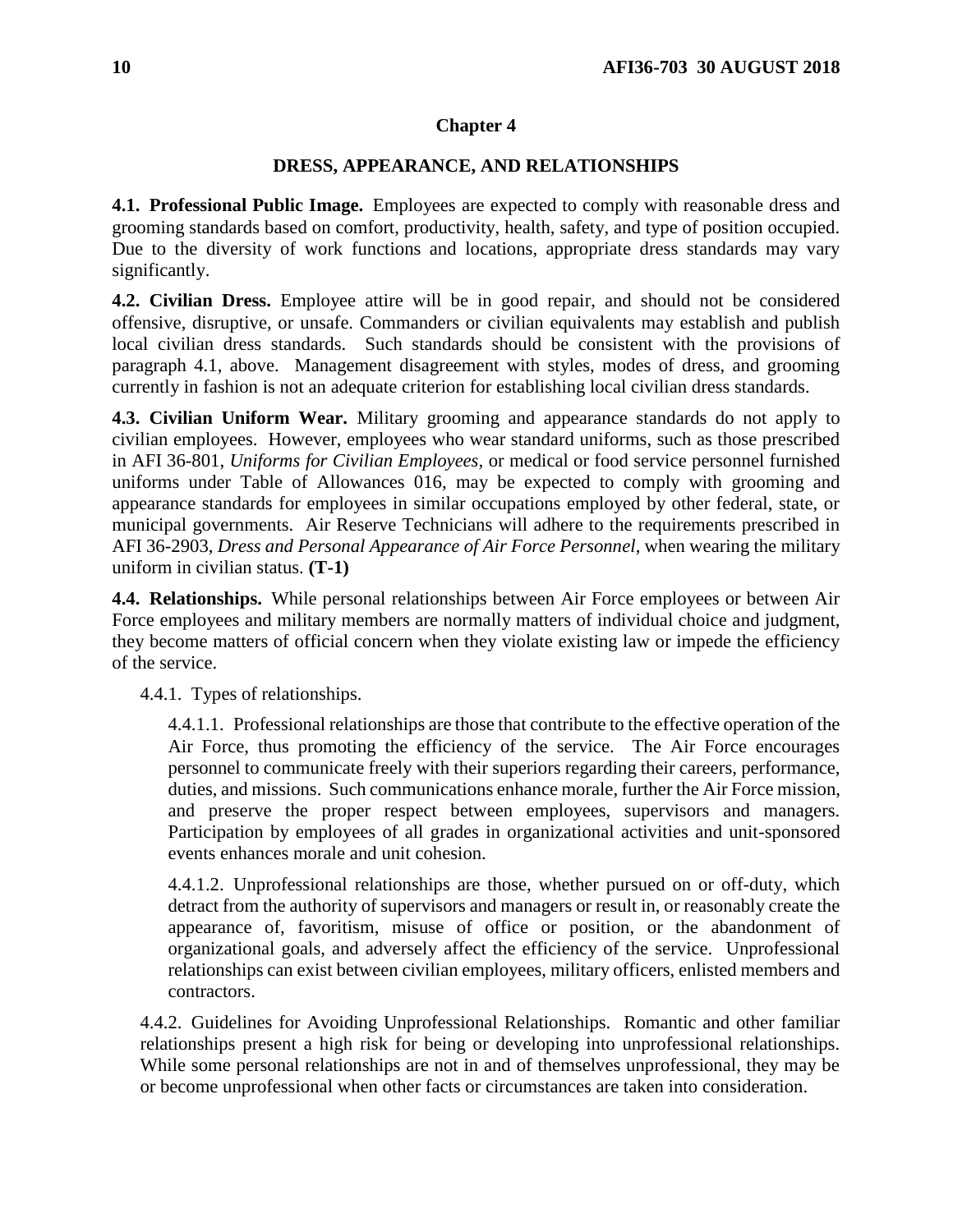4.4.2.1. Relationships within the Organization. Overly familiar relationships between individuals where one person exercises supervisory authority over the other can easily be or become unprofessional. The danger of abuse of authority and perception of favoritism is always present. The ability of a supervisor or manager to influence, directly or indirectly, assignments, promotions, training opportunities, awards, and other employment opportunities places both the supervisor or manager and the subordinate in a vulnerable position.

4.4.2.2. Dating and Close Friendships. Dating and courtship between a supervisor or manager and an employee under their supervision invariably raises the perception of favoritism. Such relationships can adversely affect morale and impede the efficiency of the service.

4.4.2.3. Nepotism. Air Force employees may not appoint, employ, promote, advance, or advocate for appointment, employment, promotion, or advancement, in or to an Air Force civilian position or a position over which he or she exercises jurisdiction or control any individual who is a relative of the employee. An individual may not be appointed, employed, promoted, or advanced in or to an Air Force civilian position if such appointment, employment, promotion, or advancement has been advocated by an employee, serving in or exercising jurisdiction or control over the Air Force activity, who is a relative of the individual. Additionally, relatives may not directly supervise each other. **(T-0)**

4.4.2.4. Other Relationships. Other relationships, not specifically addressed above and depending on the circumstances, that can lead to actual or perceived favoritism or preferential treatment must be avoided. (See *Joint Ethics Regulation*, Paragraph 5-409). **(T-0)**

4.4.3. Individual Responsibility to Maintain Professional Relationships. All Air Force employees share the responsibility for maintaining professional relationships. However, supervisors and managers in personal relationships bear primary responsibility for maintaining the professionalism of their relationship. Supervisors and managers are in leadership positions which require the maturity and judgment to avoid relationships which impede the efficiency of the service or adversely affect mission performance.

4.4.4. Actions in Response to Unprofessional Relationships. When unprofessional relationships impede the efficiency of the service or adversely affect the mission, appropriate corrective action should be taken in accordance with AFI 36-704.

4.4.5. Employees will not engage in direct-reporting personal relationships with spouses and relatives as to avoid the appearance of favoritism or a conflict of interest.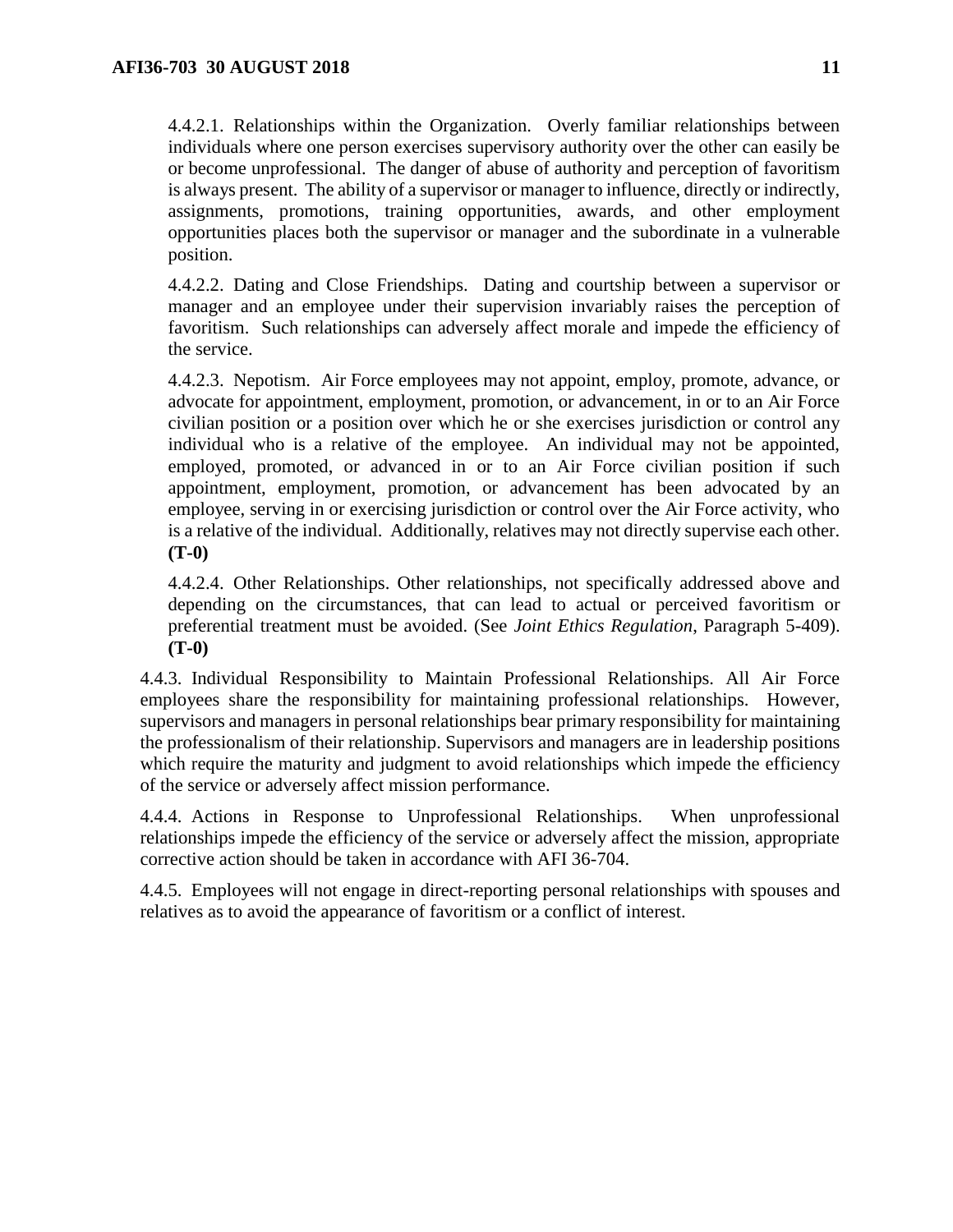# **VIOLENCE IN THE WORKPLACE**

**5.1. Violence in the Workplace.** The Air Force is committed to working with employees to maintain a work environment free from violence, threats of violence, harassment, intimidation, and other disruptive behavior. All employees are responsible for promoting a safe work environment.

5.1.1. Workplace violence can be any act of physical violence or threat of physical violence, including harassment, intimidation, or other threatening, disruptive behavior.

5.1.2. Workplace violence can affect or involve employees, visitors, contractors, and other non-federal employees.

5.1.3. Workplace violence can be inflicted by an abusive employee, manager, supervisor, coworker, customer, family member, or even total stranger.

5.1.4. Whatever the cause or whoever the perpetrator, workplace violence is not to be tolerated.

### **5.2. Commanders.**

5.2.1. Develop local workplace violence awareness and response plans working groups.

5.2.2. Members of the working group should include representatives from management, employee relations, employee assistance program managers, legal counsel, law enforcement, safety, medical/health department, equal employment opportunity, public affairs, and other appropriate offices and organizations.

5.2.3. Ensure employees are aware of plans.

**5.3. Supervisors.** Supervisors play a key role in recognizing potentially violent situations and attempting to mitigate them. Supervisors are expected to manage work centers in a manner that promotes good order supported by workplace violence awareness and response plans.

5.3.1. When a supervisor becomes aware of a situation or behavior indicating potential violence they must take all threats of violence seriously, assess the situation and, in consultation with Security Forces, the CPS, the legal office, and base medical staff, as appropriate, take steps to reduce the risk of violence, and inform the next level management official of potential or actual workplace violence. **(T-1)** Supervisors must:

5.3.1.1. Inform employees of workplace violence policies, plans and procedures.

5.3.1.2. Ensure employees know specific procedures for dealing with workplace threats and emergencies, and how to contact police, fire, and other safety and security officials.

**5.4. Employee.** Employees contribute to maintaining a safe work place through observation and by reporting potential concerns to their supervisor or other available authority in their work location. Employees should:

5.4.1. Be familiar with guidance regarding workplace violence.

5.4.2. Be responsible for securing their own workplace.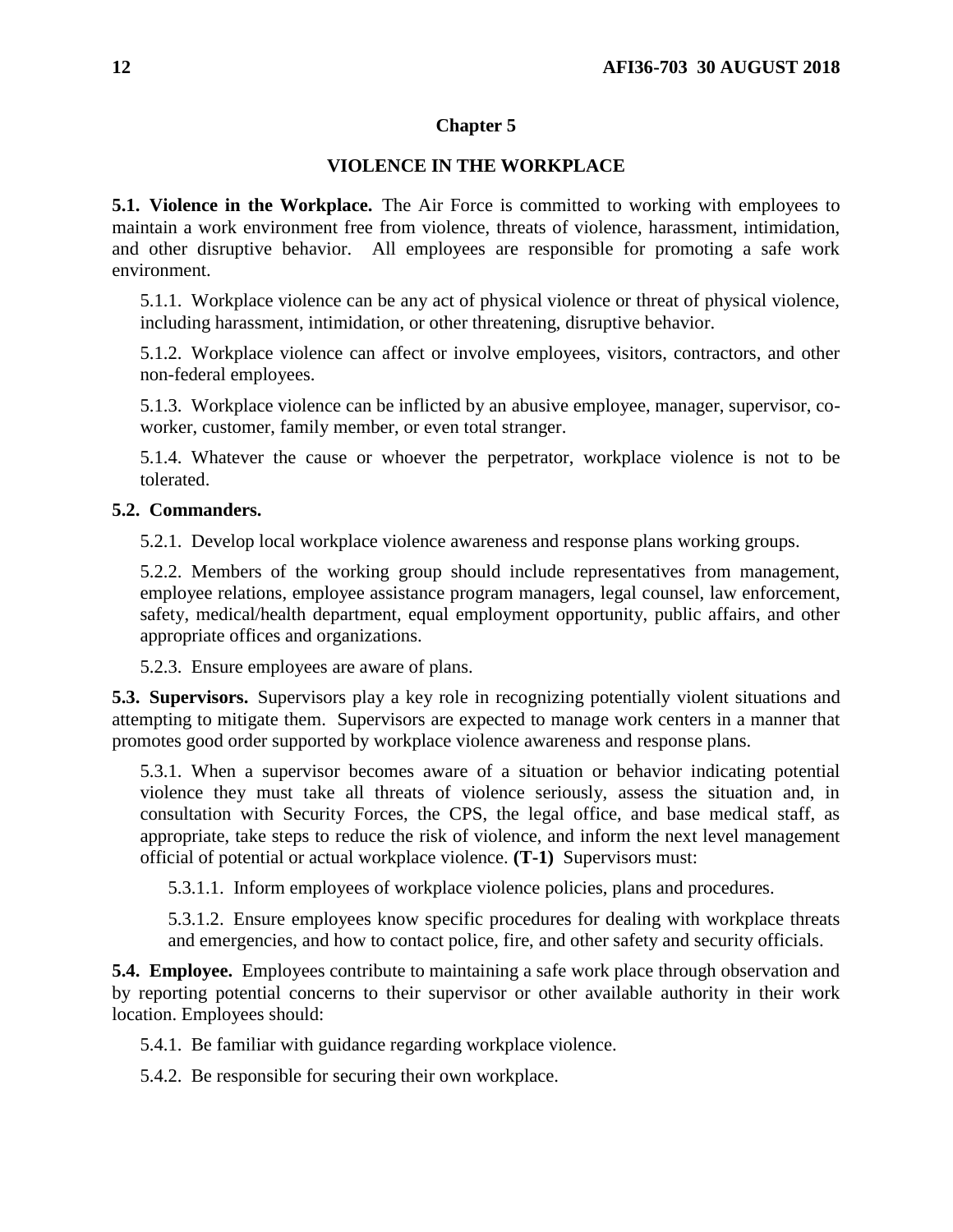5.4.3. Be responsible for questioning and/or reporting strangers/unauthorized personnel to supervisory authority.

5.4.4. Be aware of any workplace threats, physical or verbal, and report such to supervisory authority.

5.4.5. Be familiar with local procedures for dealing with workplace threats and emergencies.

5.4.6. Not confront individuals who are a threat.

5.4.7. Take all threats seriously.

**5.5. Awareness of surroundings is key to taking responsive action.** A workplace response plan should address key situations that can give rise to violence or potential violence. Violence, threats, harassment, intimidation, and other disruptive behavior will not be tolerated in the workplace; all reports of incidents will be taken seriously and will be dealt with appropriately. **(T-1)** Those who engage in violent behavior may be:

5.5.1. Immediately removed from the premises.

5.5.2. Denied re-entry pending completion of an appropriate investigation. (See Discipline, paragraph 7.2)

5.5.3. Subject to removal from federal service, criminal prosecution, or both.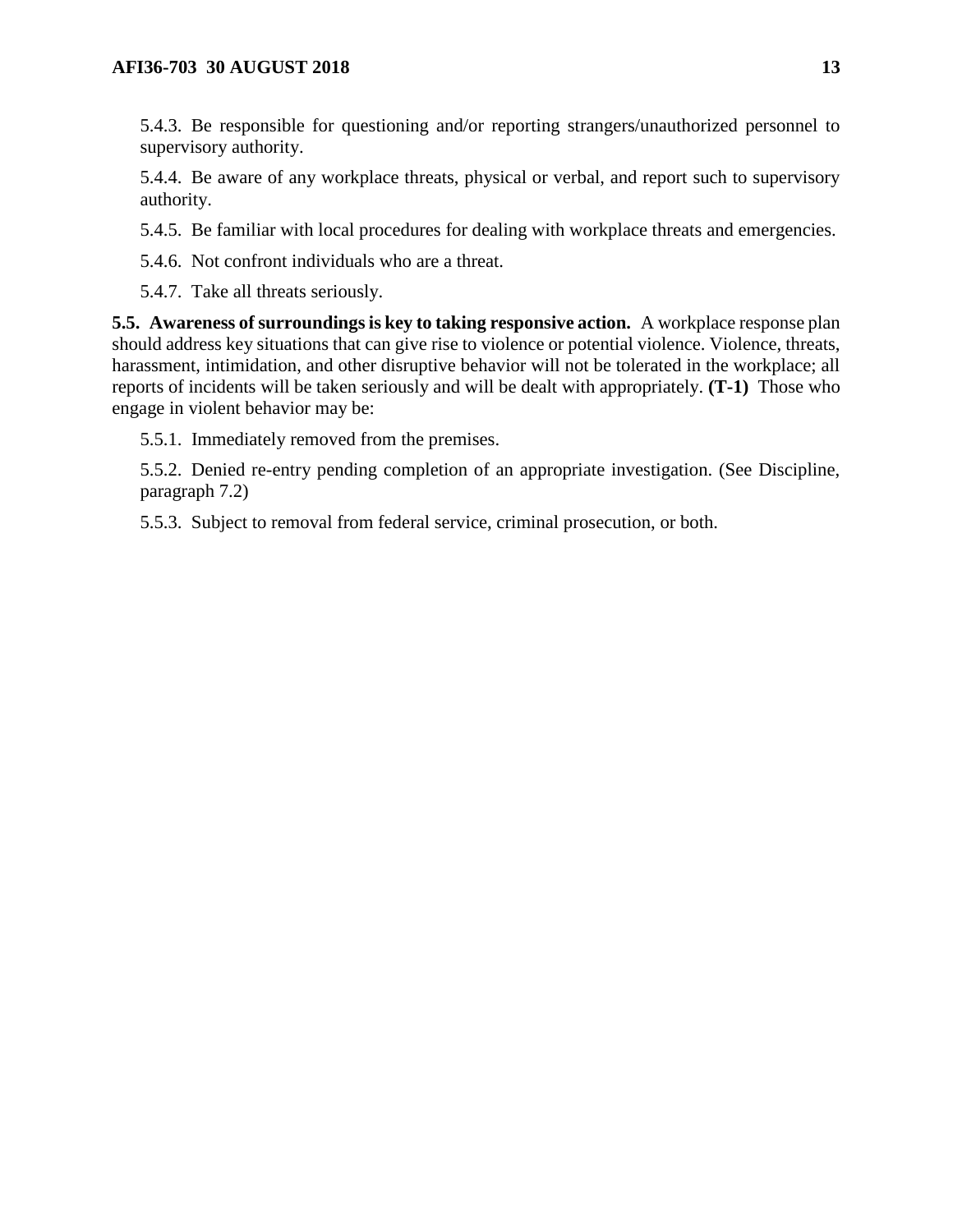# **RELATED DIRECTIVES**

**6.1. Privacy.** AFI 33-332**,** *The Air Force Privacy And Civilian Liberties Program.* Employees who have access to systems of records, or who are involved in developing, operating, or maintaining personnel record systems must be informed of and comply with all requirements to protect individual privacy.

**6.2. Discipline.** AFI 36-704, *Discipline and Adverse Actions*, prescribes guidance and procedures to use in considering corrective conduct or disciplinary action for violations of this instruction or other prescribed standards of conduct.

**6.3. Drug and Alcohol Abuse.** AFI 90-508 *Air Force Civilian Drug Demand Reduction Program,* 28 August 2014, and AFI 44-121, *Alcohol And Drug Abuse Prevention Treatment Program* addresses civilian substance abuse prevention and control. Civilian employees of the Air Force must refrain from using illegal drugs whether on or off duty.

**6.4. Ethical Conduct.** The *Joint Ethics Regulation* characterizes standards of ethical conduct and ethics guidance including direction in the areas of financial and employment disclosure systems, post-employment rules, gifts and gratuities and outside activities. Civilian employees should become familiar with the provisions of the Regulation to be sure their official activities and personal relationships with outside organizations and outside employment comply with its standards. Employees with questions concerning the Regulation should seek guidance from an appropriate Air Force ethics counselor.

**6.5. Use of Government-Issued Credit Card.** AFI 64-117 *Air Force Government-Wide Purchase Card Program* governs the use of credit cards issued for use in conjunction with official travel. This Air Force instruction directs each cardholder to pay all valid charges when billed. It also states the card is to be used only for cash advances prior to or during travel and/or for expenses incident to and incurred during official travel with the Government. Use of the card for personal purchases will subject the holder to disciplinary action as these types of purchase are not authorized and are a violation of the credit card contract.

**6.6. Use of Government-Owned Computers.** AFMAN 33-152, *User Responsibilities and Guidance for Information Systems* prescribes controls and requirements for use of government provided hardware and software. Government computers are for official use and limited authorized personal use only. Unauthorized use and other violations of Air Force information systems policies may result in immediate suspension of access to unclassified and classified systems and disciplinary action.

**6.7. Use of Government Vehicles.** AFI 24-301, *Vehicle Operations*, prescribes controls and requirements for use of government vehicles. All civilian employees need to take appropriate measures to prevent misuse, abuse, or willful acts/omissions that could cause damage to government vehicles. Directing personnel to violate official use restrictions is an unlawful order and should be reported to command or other appropriate agencies. Civilian employees must not follow an unlawful order to violate official use restrictions.

**6.8. Discrimination and Sexual Harassment.** AFI 36-2706, *Equal Opportunity, Program Military and Civilian,*states the Air Force will conduct its affairs free from unlawful discrimination and harassment. There is zero tolerance for discrimination or sexual harassment. **(T-0)**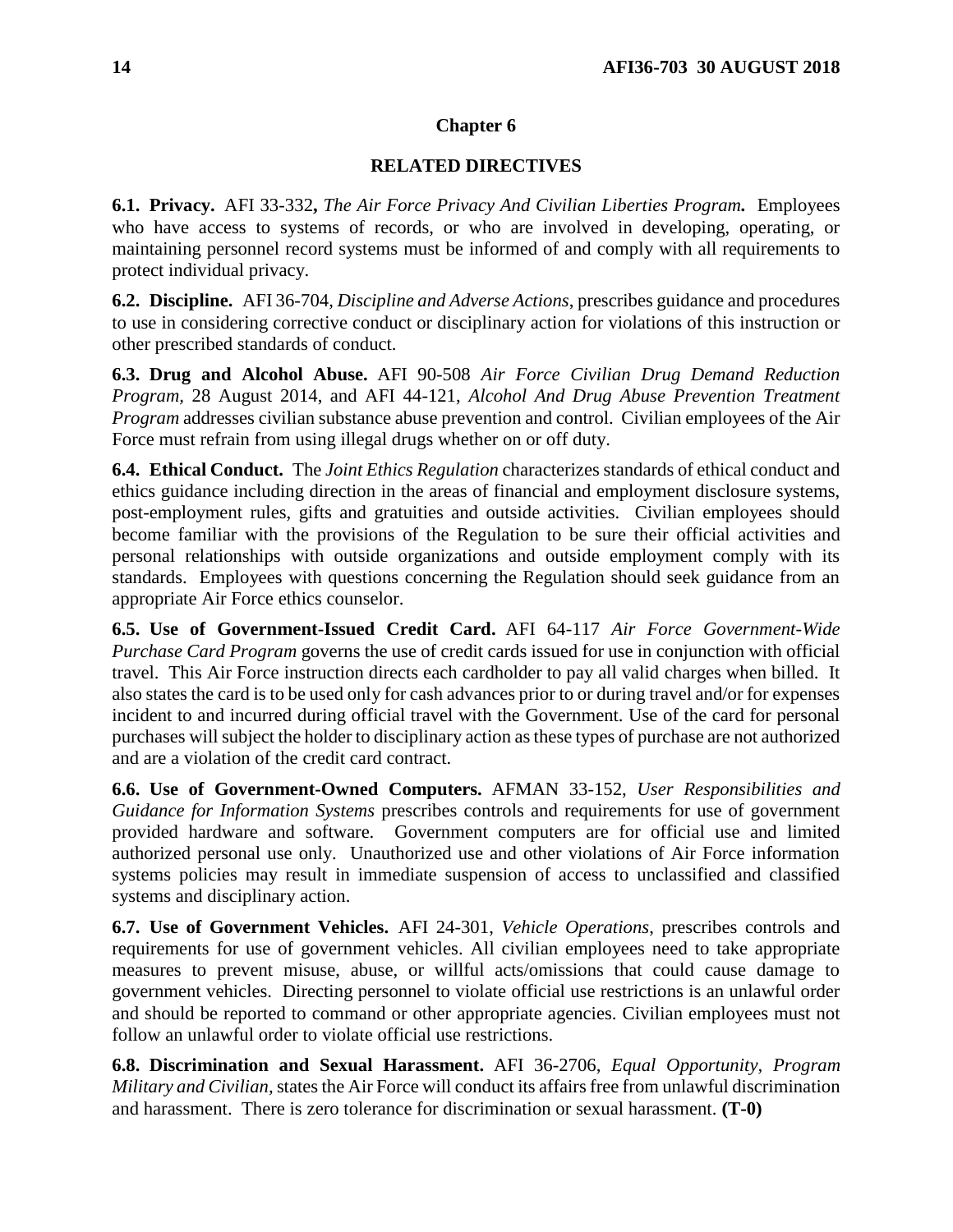**6.9. Fraud, Waste, and Abuse.** AFI 90-301, *Inspector General Complaints Resolution*, provides instructions for reporting Fraud, Waste, and Abuse*.* Any individual aware of Fraud, Waste, and Abuse or lack of controls that could permit resources to be wasted or diverted should report the situation through appropriate channels. Employees may choose to remain anonymous; however, they will not be contacted regarding the complaint resolution outcome.

**6.10. Other Provisions on Employee Conduct.** All restrictions on employee conduct cannot be specified in an Air Force instruction. Therefore, supervisors, managers, and employees who have specific questions regarding standards of conduct which are not covered in this Air Force instruction or the publications referenced above, should consult the commander, CPS, or the staff judge advocate for assistance.

> SHON J. MANASCO Assistant Secretary of the Air Force Manpower and Reserve Affairs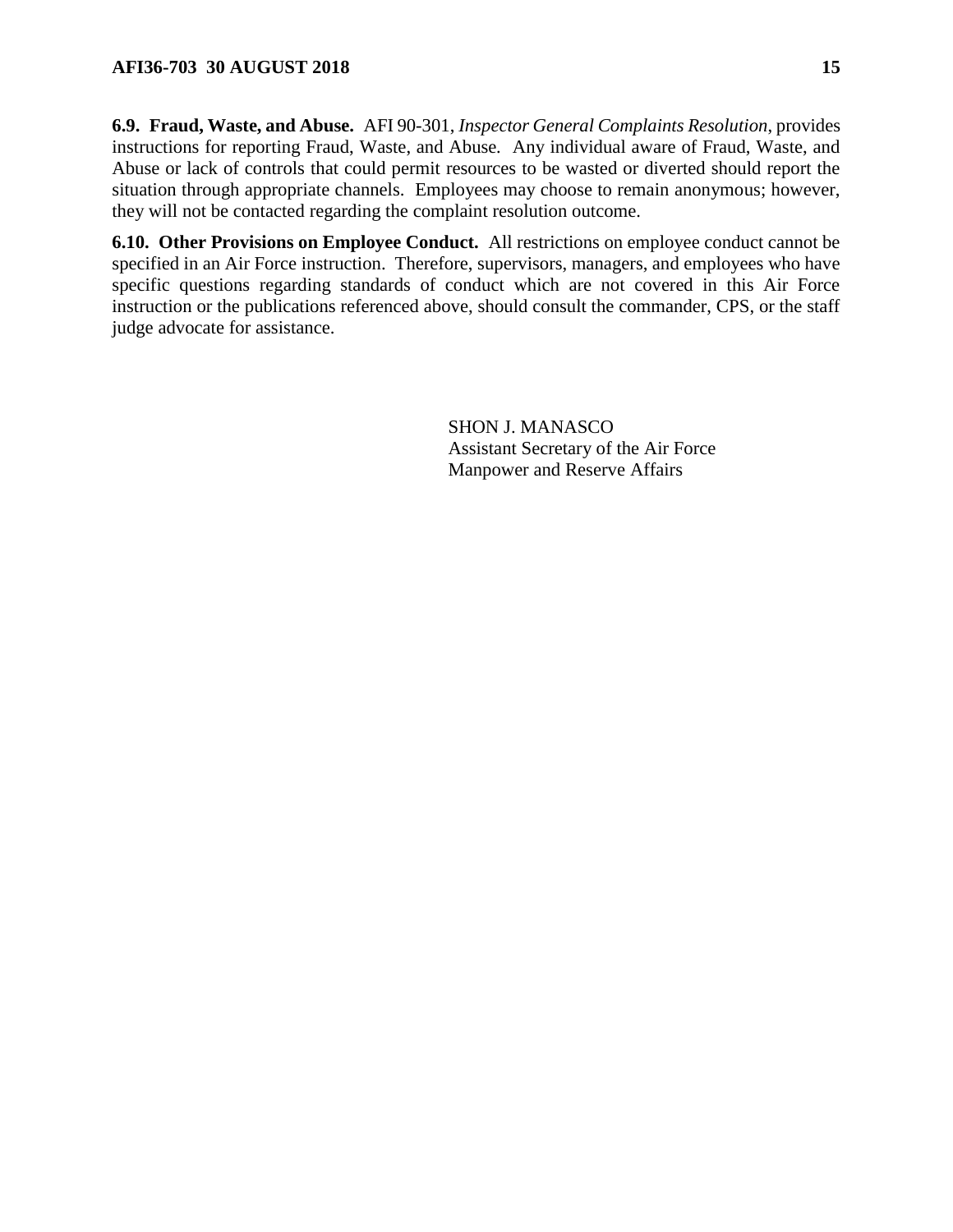### **Attachment 1**

## **GLOSSARY OF REFERENCES AND SUPPORTING INFORMATION**

#### *References*

AFPD 36-7, Employee and Labor-Management Relations, April 29, 2015

DoD 5500.07-R, *The Joint Ethics Regulation,* August 30, 1993

5 CFR Part 2635, *Standards of Ethical Conduct for Employees of the Executive Branch,* 2018 Edition

AFI 36-704, Discipline and Adverse Actions, July 22, 1994

AFPD 36-27, Equal Opportunity (EO), April 9, 2012

5 CFR § 2635.702, *Use of Public Office for Private Gain¸* 2018 Edition

AFI 36-801, Uniforms for Civilian Employees, December 22, 2015

AFI 36-2903, Dress and Personal Appearance of Air Force Personnel, July 18, 2011

5 CFR Part 3110, *Employment of Relatives; Restrictions,* 2018 Edition

5 CFR Part 752, *Adverse Actions,* 2018 Edition

AFI 33-332, *Air Force* Privacy and Civil Liberties Program, January 12, 2015

AFI 90-508 *Air Force Civilian Drug Demand Reduction Program,* 28 August 2014

AFI 44-121, Alcohol & Drug Abuse Prevention & Treatment Program, July 8, 2014

AFI 64-117, Air Force Government-Wide Purchase Card Program, September 20, 2011

AFMAN 33-152, *User Responsibilities and Guidance for Information Systems,* June 1, 2012

AFI 24-301, *Vehicle Operations,* May 5, 2016

AFI 36-2706, Equal Opportunity, Program Military and Civilian, October 5, 2010

AFI 90-301, Inspector General Complaints Resolution, 27 August 2015

### *Prescribed Forms*

AF Form 3902, *Application and Approval for Off-Duty Employment*

#### *Adopted Forms*

AF Form 679, *Air Force Publication Compliance Item Waiver Request/Approval* AF Form 847, *Recommendation for Change of Publication* OGE Form 450, *Confidential Financial Disclosure Report* OGE Form 278, *Public Financial Disclosure Report*

*Abbreviations and Acronyms*

**AFI**—Air Force Instruction